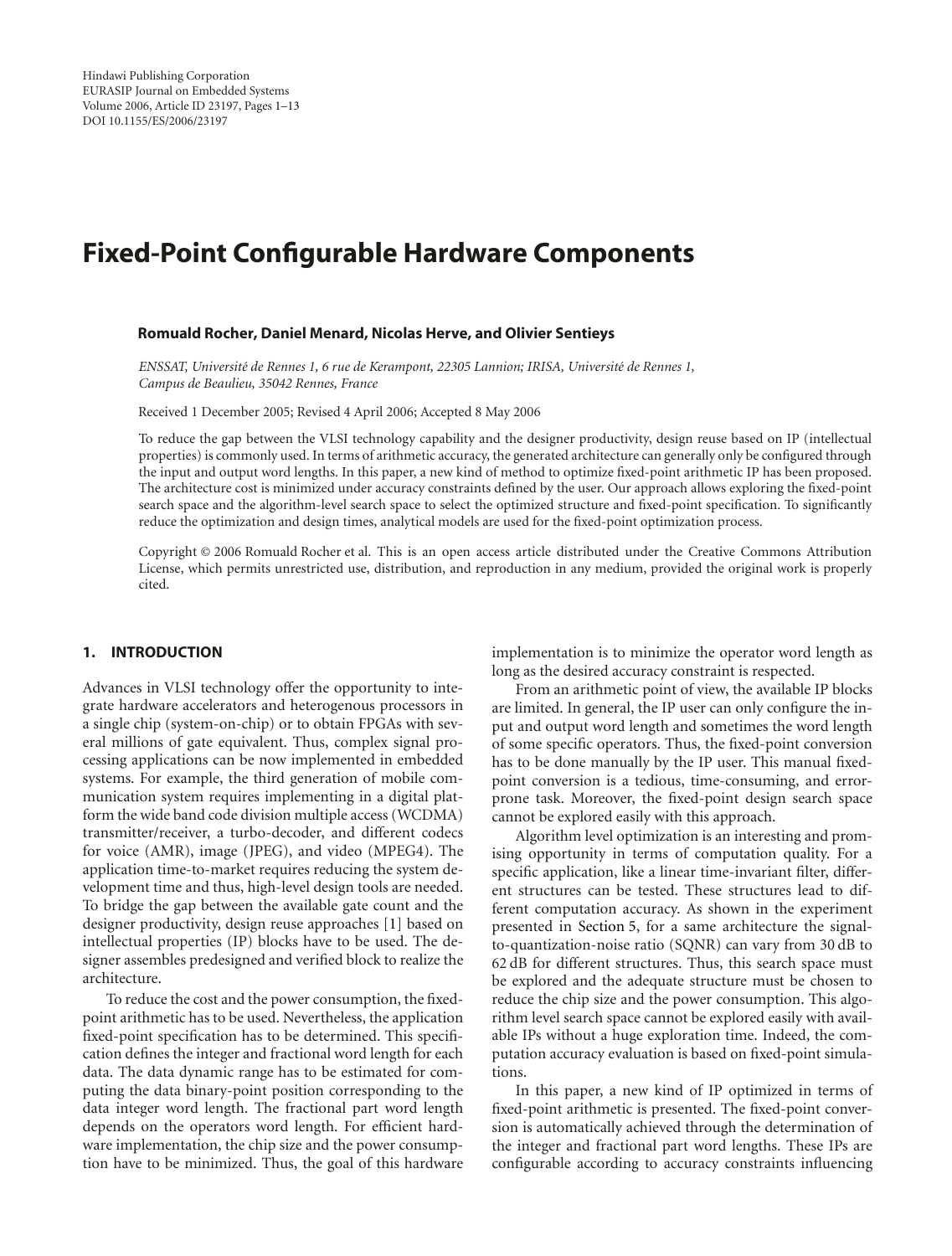the algorithm quality. The IP user specifies the accuracy constraint and the operator word lengths are automatically optimized. The optimal operator word lengths which minimize the architecture cost and respect the accuracy constraint are then searched. The accuracy constraint can be determined from the application performances through the technique presented in [\[2\]](#page-11-2).

The computation accuracy is evaluated with analytical approaches to reduce dramatically the optimization time compared to simulation-based approach. Moreover, our analytical approach allows exploring the algorithm level search space in reasonable time.

In this paper, our method is explained through the least mean square (LMS), delayed-LMS (DLMS) applications, and infinite impulse response (IIR) filter. The paper is organized as follows. After a review of the available IP generators, our approach is presented in [Section 3.](#page-1-0) The fixed-point optimization process is detailed in [Section 4.](#page-5-0) Finally, the interest of our approach is underlined with several experiments in [Section 5.](#page-7-0) In each section, the LMS/DLMS application case is developed and the experiments are detailed with IIR applications also.

# **2. RELATED WORKS**

To provide various levels of flexibility, IP cores can be classified into three categories corresponding to hard, soft, or firm cores [\[1\]](#page-11-1). Hard IP cores correspond to blocks defined at the layout level and mapped to a specific technology. They are often delivered in masked-level designed blocks (e.g., GDSII format). These cores are optimized for power, size, or performance and are much more predictable. But, they depend on the technology and lead to minimum flexibility. Soft IP cores are delivered in the form of synthesizable register transfer (RT) or behavioral levels hardware description languages (e.g., VHDL, Verilog, or SystemC) code and correspond to the IP functional descriptions. These cores offer maximum flexibility and reconfigurability to match the IP user requirements. Firm IP cores are a tradeoff between the soft and hard IP cores. They combine the high performances of hard cores and the flexibility of soft cores but are restricted in terms of genericity.

To obtain a sufficient level of flexibility, only soft cores are considered in this paper. For soft cores, FPGA vendors often provide a library of classical DSP functions. For most of these blocks, different parameters can be set to customize the block to the specific application [\[3](#page-11-3)]. Especially, the data word length can be configured. The user sets these different IP parameters, and the complete RTL code is generated for this configuration. Nevertheless, the link between the application performances and the data word length is not immediate. To help the user to set the IP parameters, some IP providers supply a configuration wizard (Xilinx generator, Altera Mega-Function). The different data word lengths for the IP can be restricted to specific values and all the word lengths cannot be tested. In these approaches, the determination of the binarypoint position is not automated and must be done manually by the IP user. This task is tedious, time consuming, and error prone.

The different tools provided by AccelChip integrate an IP generator core (AccelWare) [\[4\]](#page-11-4) and assist the user to achieve the floating-point to fixed-point conversion [\[5](#page-12-0), [6\]](#page-12-1). The effect of finite word length arithmetic can be evaluated with Matlab fixed-point simulations. The data dynamic range is automatically evaluated by using the interval arithmetic and the binary-point positions are computed from these information. Then, a fixed-point Matlab code is generated to evaluate the application performances. Thus, the user sets manually the data word length with general rules and modifies them to explore the fixed-point design space. This approach helps the user to convert into fixed-point but does not allow exploring the design space by minimizing the architecture cost under accuracy constraint.

This approach has been extended in [\[7,](#page-12-2) [8](#page-12-3)] to minimize the hardware resources by constraining the quantization error into a specified limit. This optimization is based on an iterative process made up of data word length setting and fixed-point simulations with Matlab. First of all, a coarse grain optimization is applied. In this case, all the data have the same word length. When the obtained solution is closed to the objective, a fine grain optimization is achieved to get a better solution. The different data can have their own word length. This fine grain optimization cannot be applied directly because it will take a long time to converge.

This accuracy evaluation approach suffers from a major drawback which is the time required for the simulation [\[9](#page-12-4)]. The simulations are made on floating-point machines, and the extra-code used for emulating the fixed-point mechanisms increases the execution time between one and two orders of magnitude compared to a traditional simulation with floating-point data types [\[10\]](#page-12-5). For obtaining an accurate estimation of the noise statistic parameters, a great number of samples must be taken for the simulation. This great number of samples, combined with the increase of execution time due to the fixed-point mechanisms emulation, leads to long simulation time.

This approach becomes a severe limitation when these methods are used in the process of data word length optimization where multiple simulations are needed to explore the fixed-point design space. To obtain reasonable optimization times, heuristic search algorithms like the coarsegrain/fine-grain optimization are used to limit this design space.

Moreover, these approaches test a unique structure for an application. This tool does not explore the algorithm level search space to find the adequate structure which minimizes the chip size or the power consumption for a given accuracy constraint.

# <span id="page-1-0"></span>**3. IP GENERATION METHODOLOGY**

## *3.1. IP generation flow*

The aim of our IP generator is to provide an RTL-level VHDL code for an IP with a minimal architecture cost. The architecture cost corresponds to the architecture area, the energy consumption, or the power consumption. This IP generator,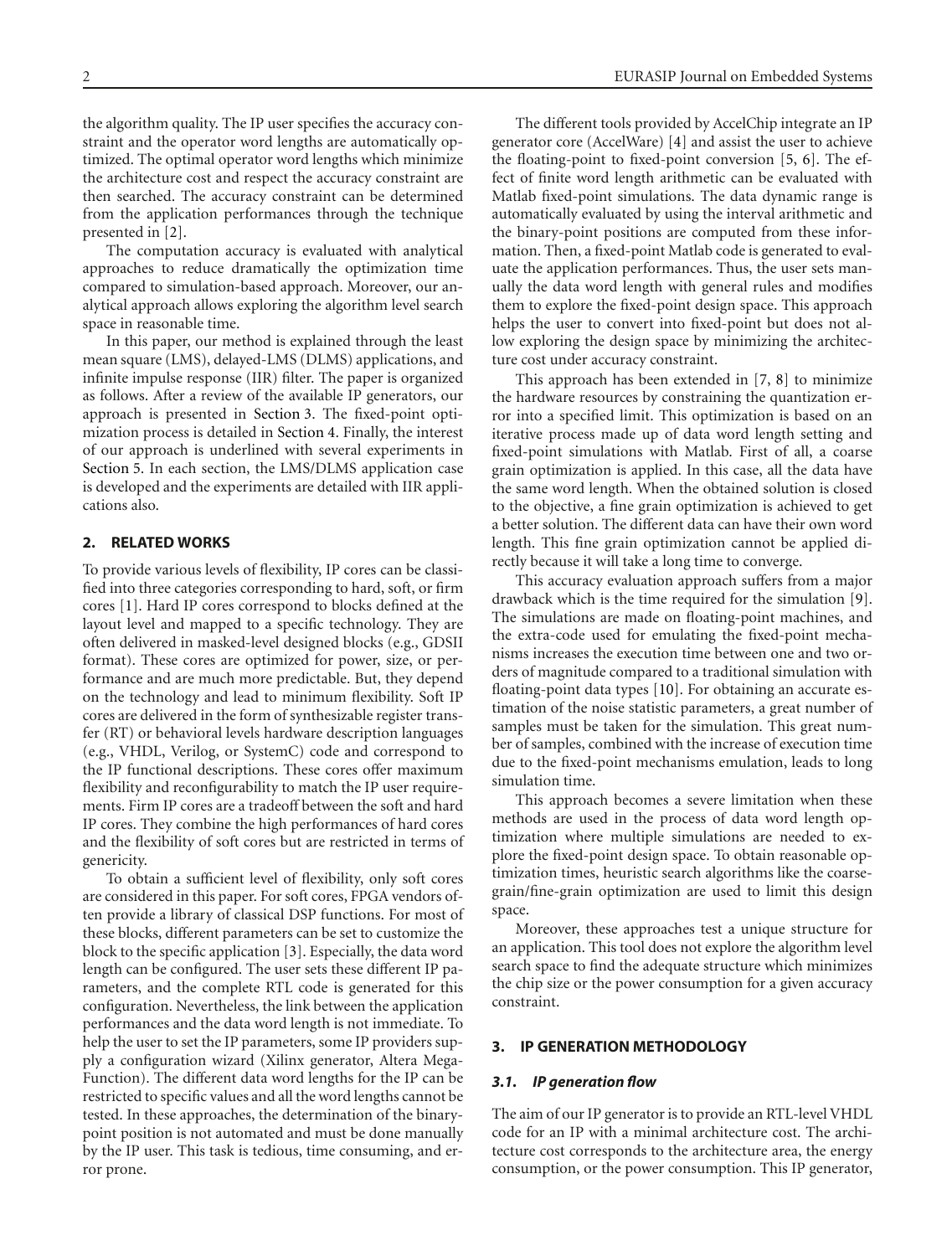

<span id="page-2-0"></span>Figure 1: Methodology for the fixed-point IP generation.

presented in [Figure 1,](#page-2-0) is made up of three modules corresponding to the algorithm level exploration, the fixed-point conversion, and the back end which generates the RTL level VHDL code.

The aim of the algorithm level exploration module is to find the structure which leads to minimal architecture cost and fulfils the computation accuracy constraints. This module tests the different structures for a given application, to select the best one in terms of architecture cost. For each structure, the fixed-point conversion process searches the specification which minimizes the architecture cost  $C(\vec{b})$  under an accuracy constraint where  $\vec{b}$  is the vector containing the data word lengths of all variables. The conversion process returns the minimal cost  $C_{\text{min}}(\vec{b})$  for the structure which is selected.

The main part of the IP generator corresponds to the fixed-point conversion process. The aim of this module is to explore the fixed-point search space to find the fixed-point specification which minimizes the architecture cost under accuracy constraints. The first stage corresponds to the data dynamic range determination. Then, the binary-point position is deduced from the dynamic range to ensure that all data values can be coded to prevent overflow. The third stage is the data word length optimization. The architecture cost  $C(\vec{b})$ (area, energy consumption) is minimized under an accuracy constraint as expressed in the following expression:

$$
\min(C(\vec{b})) \quad \text{with } \text{SQNR}(\vec{b}) \ge \text{SQNR}_{\text{min}}, \tag{1}
$$

where  $\vec{b}$  represents all data word length and SQNR<sub>min</sub> the accuracy constraint. The optimization process requires

evaluating the architecture cost  $C(\vec{b})$  and the computation accuracy  $\text{SQNR}(\vec{b})$  defined through the signal-to-quantization-noise ratio (SQNR) metric. This metric corresponds to the ratio between the signal power and the quantization noise power due to finite word length effect. These two processes are detailed in Sections [4.1](#page-5-1) and [4.2.](#page-6-0) To determine the parallelism level *K* which allows respecting the throughput constraint, the architecture execution time is evaluated as explained in [Section 3.3.2.](#page-3-0) Once the different operator word lengths and the parallelism level are defined, the VHDL code representing the architecture at the RTL level is generated.

#### *3.2. User interface*

The user interface allows setting the different IP parameters and constraints. The user defines the different parameters associated with the application. For example, for linear-timeinvariant filters, the user specifies the transfer function. For the least-mean-square (LMS) adaptive filter, the filter size or the adaptation step can be specified.

For the fixed-point conversion, the dynamic range evaluation and the computation accuracy require different information on the input signal. The user gives the dynamic range and test vectors for the input signals.

For generating the optimized architecture, the user defines the throughput and the computation accuracy constraints. The throughput constraint defines the output sample frequency and is linked to the application sample frequency. Different computation accuracy constraints can be considered according to the application. For the LMS, the output SQNR is used. For linear-time-invariant filters, three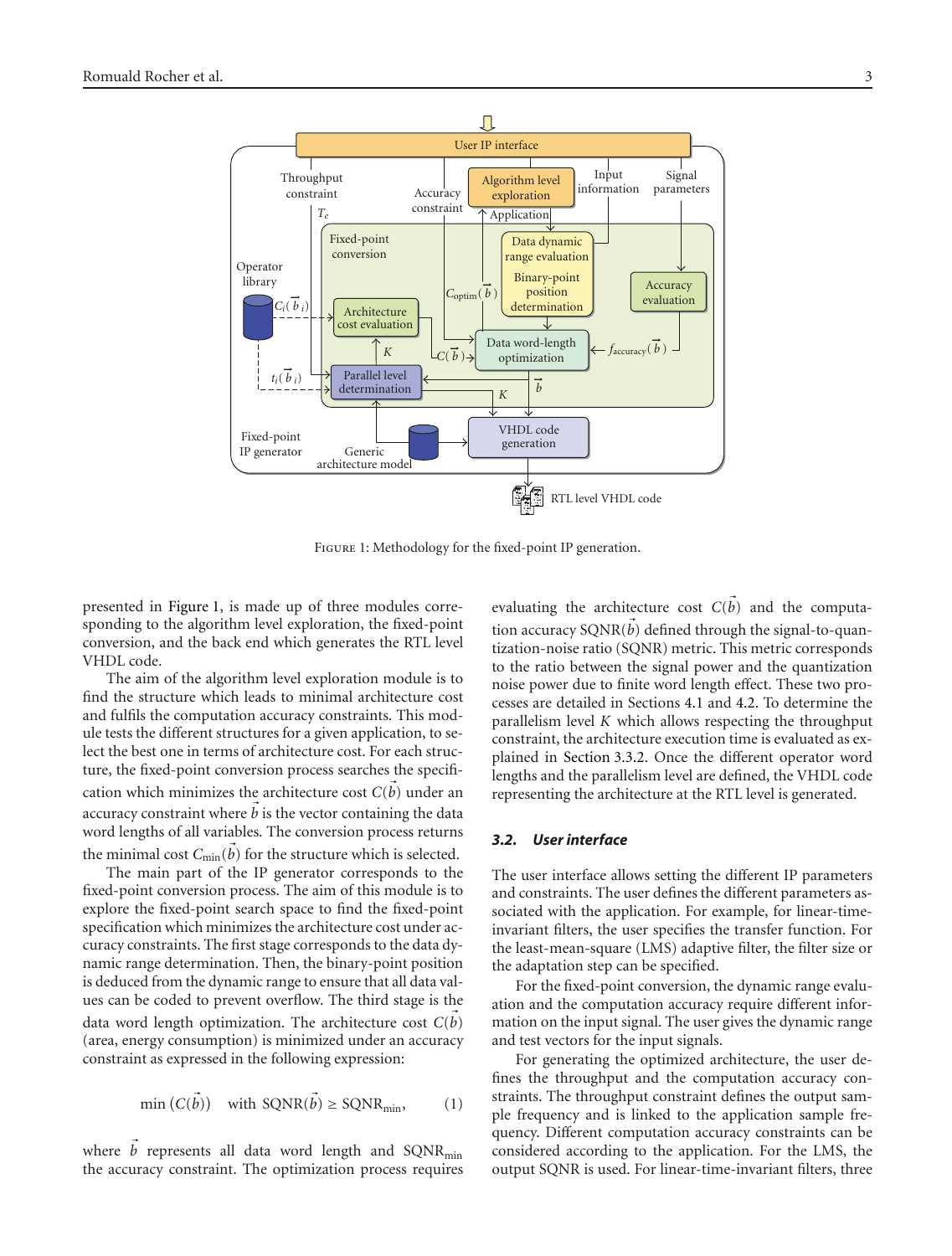

<span id="page-3-1"></span>Figure 2: LMS/DLMS algorithm.

constraints are defined. They correspond to the maximal frequency response deviation <sup>|</sup>Δ*H*max(*ω*)<sup>|</sup> due to finite word length coefficient, the maximal value of the power spectrum for the output quantization noise  $|B_{\text{max}}(\omega)|$ , and the SQNR minimal value  $SQNR_{\text{min}}$ .

## *3.3. Architecture model*

#### *3.3.1. Generic architecture model*

Architecture performances depend on algorithm structure. Thus, a generic architecture model is defined for each kind of structure associated with the targeted algorithm. This model can be configured according to the parameters set by the IP user. This architecture model defines the processing and control units, the memory, and the input and output interfaces. The processing unit corresponds to a collection of arithmetic operators, registers, and multiplexors which are interconnected. These operators and the memory are extracted from a library associated with a given technology. The control unit generates the different control signals which manage the processing unit, the memory, and the interface. This control unit is defined with a finite state machine. To explore the search space in reasonable time, analytical models are used for evaluating the architecture cost, the architecture latency, and the parallelism level.

# *LMS/DLMS architecture*

In this part, the architecture of the IP LMS example is detailed. The least-mean-square (LMS) adaptive algorithm, presented in [Figure 2,](#page-3-1) estimates a sequence of scalars *yn* from a sequence of *N*-length input sample vectors  $\underline{x}_n$  [\[11\]](#page-12-6). The linear estimate of  $y_n$  is  $\underline{w}_n^t x_n$ , where  $\underline{w}_n$  is an *N*-length weight vector which converges to the optimal vector  $w_{\text{opt}}$ . The vector  $\underline{w}_n$  is updated according to the following equation:

$$
\underline{w}_{n+1} = \underline{w}_n + \mu \underline{x}_n e_{n-D} \quad \text{with } e_n = y_n - \underline{w}_n^t \underline{x}_n,\qquad(2)
$$

where  $\mu$  is a positive constant representing the adaptation step. The delay *D* is null for the LMS algorithm and different from zero for the delayed-LMS (DLMS).

The architecture model presented in [Figure 3](#page-4-0) consists of a filter part and an adaptation part to compute the new coefficient value. To satisfy the throughput constraint, the filter part and the adaptation part can be parallelized. For the filter part, *K* multiplications are used in parallel and for the adaptation part *K* multiply-add (MAD) patterns are used in parallel. The different data word lengths  $\vec{b}$  in this architecture are  $b_x$  for the input filter,  $b_m$  for the filter multiplier output,  $b_h$  for the filter coefficient, and  $b_e$  for the filter output.

To accelerate the computation, the processing is pipelined and the operators work in parallel. Let  $T_{cycle}$  be the cycle-time corresponding to the clock period. This cycle-time is equal to the maximum value between multiplier and adder latency. The filter part is divided into several pipeline stages. The first stage corresponds to the multiply operation. To add the different multiplication results, an adder based on a tree structure is used. This tree is made up of  $log_2(K)$  levels. This global addition execution is pipelined. Let *LADD* be the number of additions which can be executed in one cycle-time. Thus, the number of pipeline stages for the global addition is given by the following expression:

$$
M_{\rm ADD} = \left\lceil \frac{\log_2(K)}{L_{\rm ADD}} \right\rceil \quad \text{with } L_{\rm ADD} = \left\lceil \frac{T_{\rm cycle}}{t_{\rm ADD}} \right\rceil, \tag{3}
$$

where  $t_{ADD1}$  is the 2-input adder latency. The last pipelined stage for the filter part corresponds to the final accumulation. The adaptive part is divided into three pipeline stages. The first one is for the subtraction. The second stage corresponds to the multiplication and the final addition composes the last stage.

#### <span id="page-3-0"></span>*3.3.2. Parallelism level determination*

<span id="page-3-2"></span>To satisfy the throughput constraint specified by the IP user, several operations have to be executed in parallel. The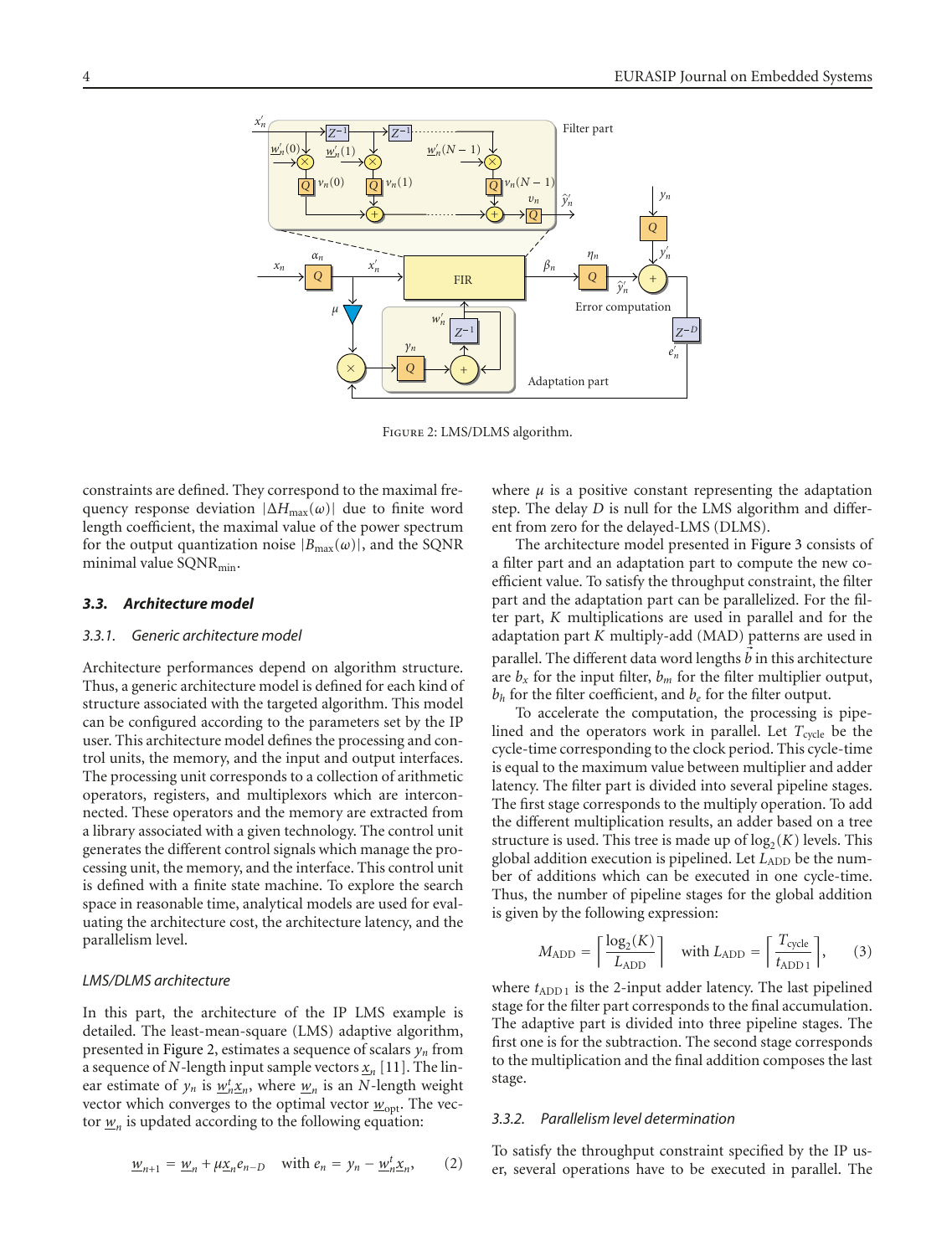

<span id="page-4-0"></span>Figure 3: Generic architecture for the LMS/DLMS IP.

parallelism level is determined such that the architecture latency is lower than the throughput constraint. To solve this inequality, the operator latency has to be known and this latency depends on the operator word length. Firstly, the operator word lengths are optimized with no parallelism. The obtained operator word lengths allow determining the operator latency. Secondly, the parallelism level is computed from the throughput constraint, and then the operator word lengths are optimized with the parallelism level real value.

# *LMS/DLMS architecture*

In this part, the architecture of the IP LMS example is detailed. The LMS architecture is divided into two parts corresponding to the filter part and the adaptation part. The execution time of the filter part is obtained with the following expression:

$$
T_{\rm FIR} = \frac{N}{K} T_{\rm cycle} + M_{\rm ADD} T_{\rm cycle} + T_{\rm cycle}.
$$
 (4)

The execution time of the adaptation part is given by

$$
T_{\text{Adapt}} = T_{\text{cycle}} + \frac{N}{K} (T_{\text{cycle}}) + T_{\text{cycle}}.
$$
 (5)

The system throughput constraint depends on the chosen algorithm. For the LMS algorithm, the sampling period *Te* must satisfy the following expression:

<span id="page-4-1"></span>
$$
T_{\rm FIR} + T_{\rm Adapt} < T_e. \tag{6}
$$

Even if the delayed-LMS algorithm has a slower convergence speed compared to the LMS Algorithm, as the error is delayed, the filter part and the adaptation part can be computed in parallel which gives to the DLMS a potentially higher execution frequency. The constraints become

<span id="page-4-2"></span>
$$
T_{\text{FIR}} < T_e, \qquad T_{\text{Adapt}} < T_e. \tag{7}
$$

The parallelism level is obtained by solving analytically expressions [\(6\)](#page-4-1) and [\(7\)](#page-4-2).

#### *3.4. Dynamic range evaluation*

Two kinds of method can be used for evaluating the data dynamic range of an application. The dynamic range of a data can be computed from its statistical parameters obtained by a floating-point simulation. This approach estimates accurately the dynamic range with the signal characteristics. Nevertheless, overflow can occur for signals with different statistics. The second method corresponds to analytical approaches which allow computing the dynamic range from input data dynamic range. These types of methods guarantee that no overflow occurs but lead to more conservative results. Indeed, the dynamic range expression is computed in the worst case. The determination of the data dynamic range is obtained by the interval arithmetic theory [\[12](#page-12-7)]. The operator output data dynamic range is determined by its input dynamic using propagation rules. For linear time-invariant systems, the data dynamic range can be computed from the *L*1 or Chebychev norms [\[13](#page-12-8)] according to the frequency characteristics of the input signal. These norms allow computing the dynamic range of a data in the case of nonrecursive and recursive structures with the help of the computation of the transfer function between the data and each input. For an adaptive filter like the LMS/DLMS, a floating-point simulation is used to evaluate the data dynamic range.

To determine the binary-point position of a data, an arithmetic rule is supplied. The binary-point position  $m<sub>x</sub>$  of a data *x* is referenced from the most significant bit as presented in [Figure 4.](#page-5-2) For a data *x*, the binary-point position is obtained from its dynamic range  $\mathcal{D}_x$  with the following relation:

$$
m_x = \lceil \log 2(\mathcal{D}_x) \rceil \quad \text{with } \mathcal{D}_x = \max\left( \lceil x(n) \rceil \right). \tag{8}
$$

A binary-point position is assigned to each operator input and output and a propagation rule is applied for each kind of operators (adder, multiplier, etc.) [\[14](#page-12-9)]. Scaling operations are inserted in the graph to align the binary point position in the case of addition or to adapt the binary-point position to the data dynamic range.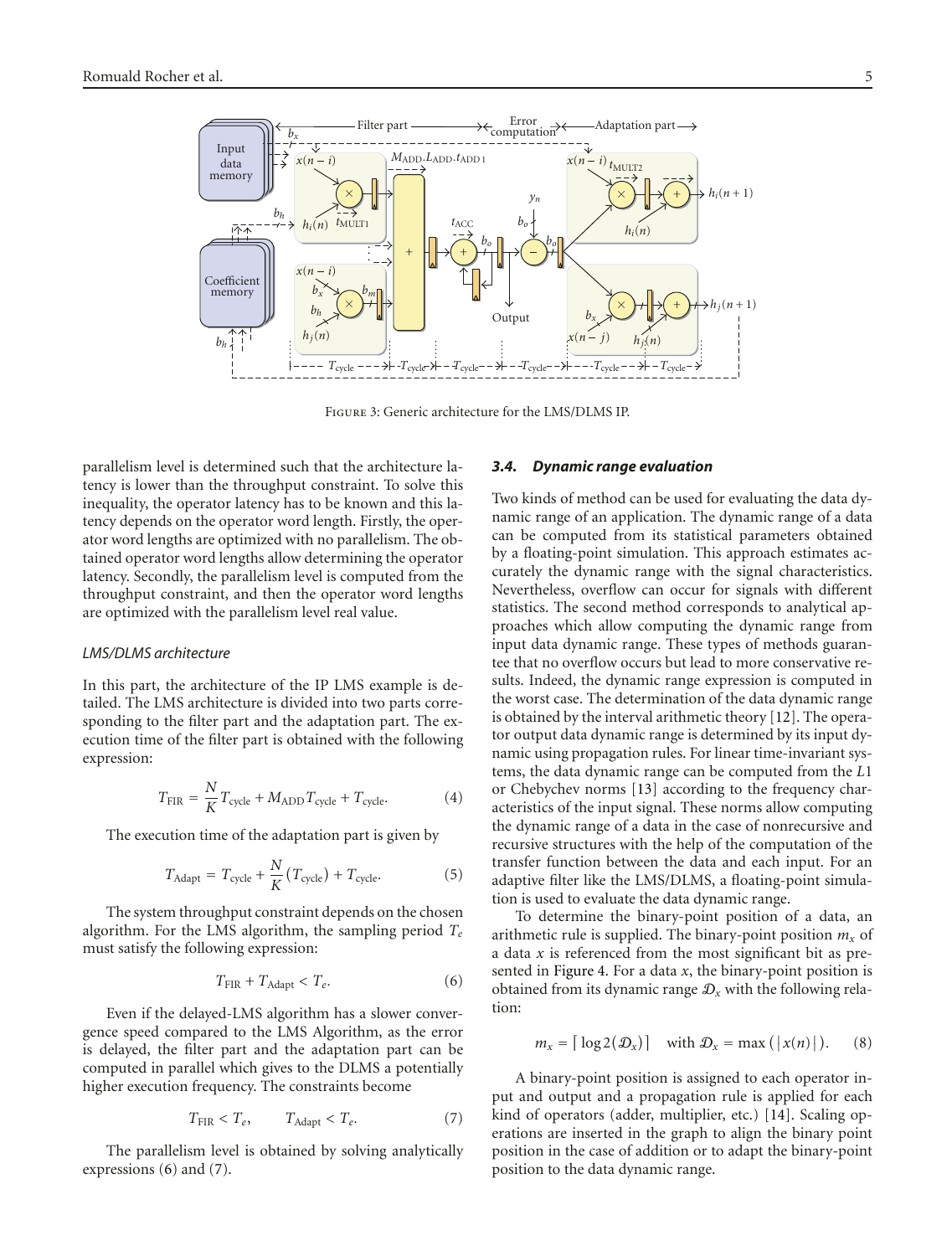

<span id="page-5-2"></span>FIGURE 4: Fixed-point specification.

# <span id="page-5-0"></span>**4. FIXED-POINT OPTIMIZATION**

The fixed-point specification is optimized through the architecture cost minimization under a computation accuracy constraint. In this section, the architecture cost and the computation accuracy evaluation are detailed and then, the algorithm used for the minimization process is presented.

#### <span id="page-5-1"></span>*4.1. Computation accuracy evaluation*

The computation accuracy evaluation based on analytical approach is developed in this part. Quantization noises are defined and modelized, and their propagation through an operator is studied. Then, the expression of the output quantization noise power is detailed for the different kinds of systems.

### *4.1.1. Noise models*

The use of fixed-point arithmetic introduces an unavoidable quantization error when a signal is quantized. A well-known model has been proposed by Widrow [\[15](#page-12-10)] for the quantization of a continuous-amplitude signal like in the process of analog-to-digital conversion. The quantization of a signal *x* is modeled by the sum of this signal and a random variable  $b_g$ . This additive noise  $b_g$  is a stationary and uniformly distributed white noise that is not correlated with the signal *x* and the other quantization noises. This model has been extended for modeling the computation noise in a system resulting from the elimination of some bits during a cast operation (fixed-point format conversion), if the number of bits eliminated *k* is sufficiently high [\[16,](#page-12-11) [17](#page-12-12)].

These noises are propagated in the system through operators. These models define the operator output noise as a function of the operator inputs. An operator with two inputs *X* and *Y* and one output *Z* is under consideration. The inputs *X* and *Y* and the output *Z* are made up, respectively, of a signal *x*, *y*, and *z* and a quantization noise  $b_x$ ,  $b_y$  and  $b_z$ . The operator output noise  $b_z$  is the weighted sum of the input noises  $b_x$  and  $b_y$  associated, respectively, with the first and second inputs of the operation. Thus, the function  $f_\nu$  expressing the output noise  $b_z$  from the input noises is defined as follows for each kind of operation  $\gamma$  ( $\gamma \in \{+, -, \times, \div\}$ ) [\[18](#page-12-13)]:

$$
b_z = f_y(b_x, b_y) = \alpha^{(1)} \cdot b_x + \alpha^{(2)} \cdot b_y. \tag{9}
$$

The terms  $\alpha^{(1)}$  and  $\alpha^{(2)}$  are associated with the noise located, respectively, on the first and second inputs of the operation. They are obtained only from the signal *x* and *y* and include no noise term. They are represented on [Table 1.](#page-5-3)

<span id="page-5-3"></span>TABLE 1: Different values of the terms  $\alpha^{(1)}$  and  $\alpha^{(2)}$  of [\(9\)](#page-5-4) for different operations  $\{+, -, \times, \div\}.$ 

| Operator              | Value of $\alpha^{(1)}$ | Value of $\alpha^{(2)}$  |  |
|-----------------------|-------------------------|--------------------------|--|
| $Z = X \pm Y$         |                         |                          |  |
| $Z = X \times Y$      |                         | $\mathcal{X}$            |  |
| $Z=\frac{\Lambda}{V}$ |                         | $\chi$<br>v <sup>2</sup> |  |

## *4.1.2. Output quantization noise power*

Let us consider, a nonrecursive system made up of  $N_e$  inputs  $x_i$  and one output  $y$ . For multiple-output system, the approach is applied for each output. Let  $\hat{y}$  be the fixed-point version of the system output. The use of fixed-point arithmetic gives rise to an output computation error  $b<sub>y</sub>$  which is defined as the difference between  $\hat{y}$  and  $y$ . This error is due to two types of noise sources. An input quantization noise is associated with each input  $\hat{x}_i$ . When a cast operation occurs, some bits are eliminated and a quantization noise is generated. Each noise source is a stationary and uniformly distributed white noise that is uncorrelated with the signals and the other noise sources. Thus, no distinction between these two types of noise sources is done. Let  $N_q$  be the number of noise sources. Each quantization noise source  $b_{q_i}$  is propagated inside the system and contributes to the output quantization noise *by* through the gain *υi* as presented in [Figure 5.](#page-6-1) The analytical approach goal is to define the power expression of the output noise  $b_y$  according to the noise source  $b_{q_i}$ parameters and the gains *υi* between the output and the different noise sources.

## *Linear time-invariant system*

For linear time-invariant (LTI) systems, the gain  $\alpha_i$  is obtained from the transfer function  $H_i(z)$  between the system output and the noise source  $b_{q_i}$ . Let  $m_{b'_{q_i}}$  and  $\sigma_{b'_{q_i}}^2$  be, respectively, the mean and the variance of the noise source  $b_{q_i}$ . Thus, the output noise power  $P_{b_{\nu}}$  corresponding to the second-order moment is obtained with the following expression [\[13](#page-12-8)]:

<span id="page-5-4"></span>
$$
P_{b_y} = \sum_{i=0}^{N_q} \sigma_{b'_{q_i}}^2 \cdot \frac{1}{2\pi} \int_{-\pi}^{\pi} |H_i(e^{j\Omega})|^2 d\Omega + (m_{b'_{q_i}} H_i(1))^2.
$$
 (10)

This equation is applied to compute the output noise power of the IIR applications.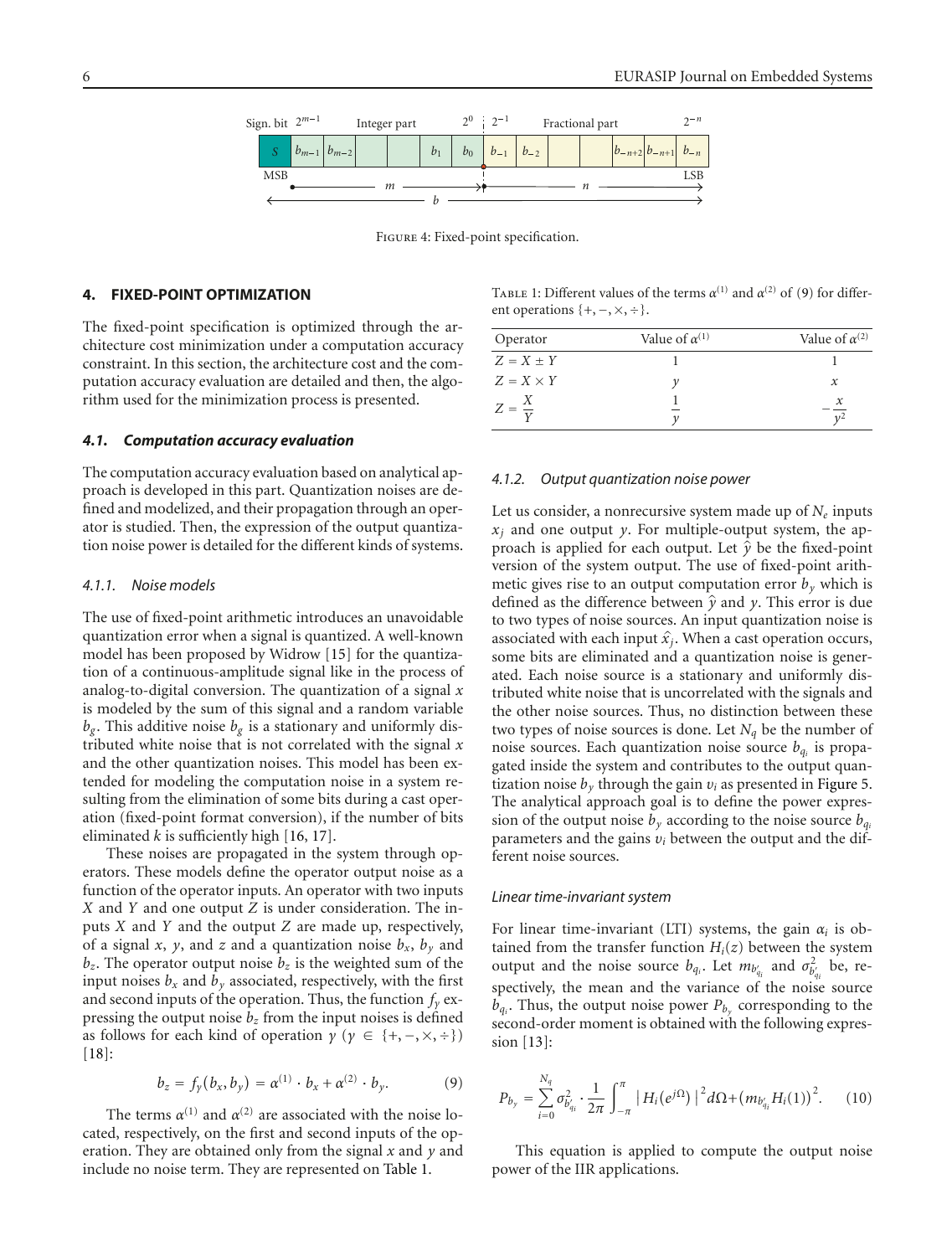

<span id="page-6-1"></span>Figure 5: Output quantization noise model in a fixed-point system. The system output noise  $b<sub>v</sub>$  is a weighted sum of the different noise sources *bqi* .

#### *Nonlinear and nonrecursive systems*

For the nonrecursive system, each noise  $b_{q_i}$  is propagated through  $K_i$  operations  $o_{k_i}$ , and leads to the  $b'_{q_i}$  noise at the system output. This noise is the product of the  $b_{q_i}$  input quantization noise source and the different  $\alpha_k$  signals associated with each  $o_{ki}$  operation involved in the propagation of the  $b_{qi}$ noise source.

$$
b'_{q_i} = b_{q_i} \prod_{k=1}^{K_i} \alpha_k = b_{q_i} v_i \text{ with } v_i = \prod_{k=1}^{K_i} \alpha_k. \quad (11)
$$

For a system made up of  $N_q$  quantization noise sources, the output noise  $b<sub>y</sub>$  can be expressed as follows:

$$
b_y = \sum_{i=0}^{N_s-1} b'_{q_i} = \sum_{i=0}^{N_s-1} b_{q_i} v_i.
$$
 (12)

Given that the  $b_{q_i}$  noise source is not correlated with any  $v_i$  signal and with the other  $b_{q_i}$  noise sources, the output noise power is obtained with the following expression [\[18](#page-12-13)]:

$$
P_{b_y} = \sum_{i=0}^{N_s} E(b_{q_i}^2) E(v_i^2) + 2 \sum_{i=0}^{N_s} \sum_{\substack{j=0 \ j>i}}^{N_s} E(b_{q_i}) E(b_{q_j}) E(v_i v_j).
$$
\n(13)

The computation of the noise power expression presented in [\(13\)](#page-6-2) requires the knowledge of the statistical parameters associated with the noise sources  $b_{q_i}$  and the signal *υi*.

## *Adaptive systems*

For each kind of adaptive filter, an analytical expression of the global noise power can be determined. This expression is established using algorithm characteristics. For gradient-based algorithms, an analytical expression has been developed to compute the output noise power for the LMS/NLMS in [\[19\]](#page-12-14) and for the affine projection algorithms (APA).

The LMS/DLMS algorithm noise model is presented in the rest of this part. The different noises are presented in [Figure 2.](#page-3-1) With fixed-point arithmetic, the updated coefficient expression [\(2\)](#page-3-2) becomes

$$
\underline{w}'_{n+1} = \underline{w}'_n + \mu e'_n \underline{x}'_n + \underline{y}_n,\tag{14}
$$

where  $\gamma_n$  is the noise associated with the term  $\mu e'_n \underline{x}'_n$  and depends on the way the filter is computed. The error in finite precision is given by

$$
e'_{n} = y'_{n} - \underline{w}'_{n} \underline{x}'_{n} - \eta_{n} \tag{15}
$$

with  $\eta_n$  the global noise in the inner product  $w_n'^t x_n'$ . This global noise is the sum of each multiplication output noise and output accumulation noise:

$$
\eta_n = \sum_{i=0}^{N-1} \nu_n(i) + u_n.
$$
 (16)

Moreover, a new term  $\rho_n$  is introduced:

$$
\underline{\rho}_n = \underline{w}'_n - \underline{w}_n,\tag{17}
$$

which is the *N*-length error vector due to the quantization effects on coefficients. This noise cannot be considered as the noise due to a signal quantization. The mean of each term is represented by  $m$  whereas  $\sigma^2$  represents its variance and can be determined as explained in [\[17\]](#page-12-12).

The study is made at steady-state, once the filter coefficients have converged. The noise is evaluated at the filter output. The power of the error between filter output in finite precision and in infinite precision is determined. It is composed of three terms:

$$
E(b_y)^2 = E(\underline{\alpha}_n^t \underline{w}_n)^2 + E(\underline{\rho}_n^t \underline{x}_n)^2 + E(\eta_n^2). \tag{18}
$$

At the steady state, the vector  $w_n$  can be approximated by the optimum vector  $\underline{w}_{opt}$ . So the term  $E(\underline{\alpha}_n^t \underline{w}_n)^2$  is equal to  $|\underline{w}_{opt}|^2(m_\alpha^2 + \sigma_\alpha^2)$  with  $|\underline{w}_{opt}|^2 = \sum w_{opt_i}^2$ .

<span id="page-6-2"></span>The second term  $E(\eta_n^2)$  depends on the specific implementation chosen for the filter output computation (filtered data).

The last term is detailed in [\[19\]](#page-12-14) and is equal to

$$
E\left(\underline{\rho}_{n}^{t}\underline{x}_{n}\right)^{2} = m_{\gamma}^{2} \frac{\sum_{i=1}^{N} \sum_{k=1}^{N} \left(R_{ki}^{-1}\right)}{\mu^{2}} + \frac{N(\sigma_{\gamma}^{2} - m_{\gamma}^{2})}{2\mu}.
$$
 (19)

#### <span id="page-6-0"></span>*4.2. Architecture cost evaluation*

The IP processing unit is based on a collection of operators extracted from a library. This library contains the arithmetic operators, the registers, the multiplexors, and memory banks for the different possible word lengths. Each library element *li* is automatically generated and characterized in terms of area Ar*<sup>i</sup>* and energy consumption En*<sup>i</sup>* using scripts for the synopsys tools. The IP architecture area  $(Ar_{IP})$  is the sum of the different IP basic element area and the IP memory as explained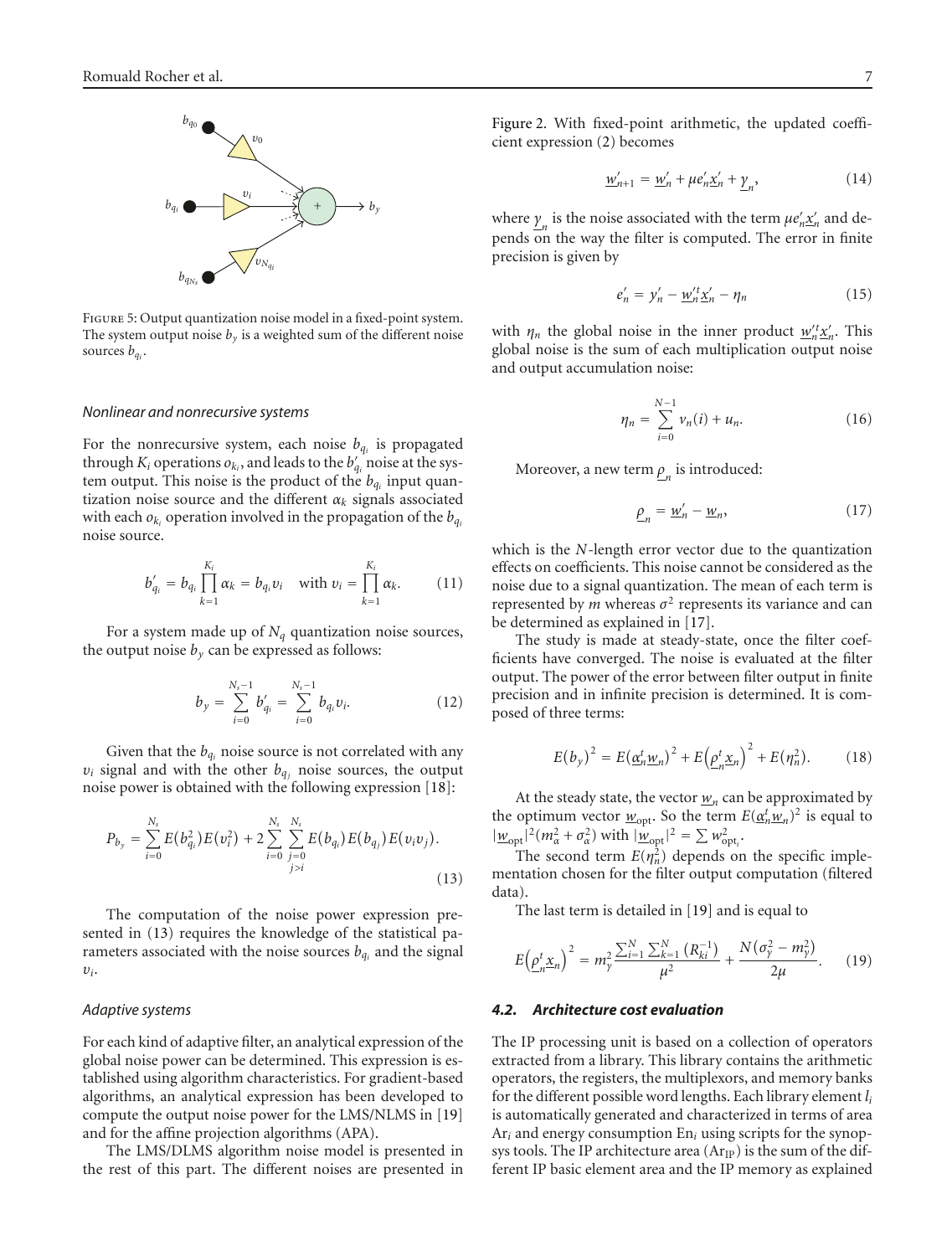| Kinds of           | Cell  | Number of<br>cells | Filter complexity |                |         |              |
|--------------------|-------|--------------------|-------------------|----------------|---------|--------------|
| structure          | order |                    | Addition          | Multiplication | Storage | Coefficients |
|                    | 8     |                    | 16                | 17             | 15      | 17           |
| Direct form I      | 4     |                    | 16                | 18             | 15      | 18           |
|                    |       | 4                  | 16                | 20             | 15      | 20           |
| Direct form II     | 8     |                    | 16                | 17             | 12      | 17           |
|                    | 4     |                    | 16                | 18             | 12      | 18           |
|                    |       |                    | 16                | 20             | 12      | 20           |
| Transposed form II | 8     |                    | 16                | 17             | 12      | 17           |
|                    | 4     |                    | 16                | 18             | 12      | 18           |
|                    |       |                    | 16                | 20             | 12      | 20           |

<span id="page-7-3"></span>Table 2: Different structure complexity for the 8th-order IIR filter.

in expression [\(20\)](#page-7-1). Let  $IP<sub>archi</sub>$  be the set of all elements setting up the IP architecture. The different element area Ar*<sup>i</sup>* depends on the element word length *bi*:

<span id="page-7-1"></span>
$$
Ar_{IP}(\vec{b}) = \sum_{l_i \in IP_{\text{archi}}} Ar_i(b_i).
$$
 (20)

The IP energy consumption  $(En_{IP})$  is the sum of different operation energy consumption executed to compute the IP algorithm output as explained in expression [\(21\)](#page-7-2). These operations include the arithmetic operations, the data transfer between the processing unit and the memory (read/write). Let IP<sub>ops</sub>, be the set of all operations executed to compute the output. The different En*<sup>j</sup>* operation energy consumption depends on the operation  $b_i$  word length

<span id="page-7-2"></span>
$$
\text{En}_{IP}(\vec{b}) = \sum_{l_j \in IP_{ops}} \text{En}_j(b_j). \tag{21}
$$

The En*<sup>j</sup>* operation energy consumption is evaluated through simulations with synopsys tool. The mean energy is computed from the energy obtained for 10 000 random input data.

### *4.3. Optimization algorithm*

For the optimization algorithm, operations are classified into different groups. A group contains the operations executed on the same operator, and thus these operations will have the same word length corresponding to the operator word length. All group word lengths are initially set to their maximum value. So the accuracy constraint must be satisfied. Then, for each group, the minimum value still verifying the accuracy constraint is determined, whereas all other group word lengths keep their maximum value. Next, all groups are set to their minimum value. The group for which the word length increases gives the highest ratio between accuracy constraint and the cost has its word length incremented until satisfying the accuracy constraint. Finally, all word lengths are optimized under the accuracy constraint.

# <span id="page-7-0"></span>**5. EXPERIMENTS AND RESULTS**

Some experiments have been made to illustrate our methodology and to underline our approach efficiency. Two applications have been tested, an 8th-order IIR filter and a 128-tap LMS/DLMS algorithm. The operator library has been generated from 0*.*18 *μ*m CMOS technology. Each library element is automatically generated and characterized in terms of area and energy consumption using scripts for the synopsys tools.

### *5.1. IIR filter*

#### *5.1.1. IIR IP description*

In this part, an infinite impulse response filter (IIR) IP is under consideration. Let *N*<sub>IIR</sub> be the filter order. Three types of structure corresponding to direct form I, direct form II, and transposed form II can be used [\[13](#page-12-8)]. For high-order filter, cascaded versions have to be tested. The cell order  $(N_{\text{cell}})$  can be set from 2 to  $N_{\text{IIR}}/2$  if  $N_{\text{IIR}}$  is even or from 2 to  $(N_{\text{IIR}} - 1)/2$ if *N*<sub>IIR</sub> is odd. The cell transfer functions are obtained with the factorization of the numerator and denominator polynomials. The complexity of the different IIR filter configurations are presented in [Table 2](#page-7-3) for an 8th-order IIR filter.

For a cascaded version of the IIR filter, the way that the different cells are organized is important. Thus, different cell permutations must be tested. For the 4th-order cell three different couples of cell transfer functions can be obtained and for each couple, two cell permutations can be tested. For the 2nd-order cell, 24 cell permutations are available. For this 8th IIR filter, the three different types of structure, the different cell orders, the different factorization cases, and the different cell permutations have been tested. It leads to 93 different structures for the same application.

#### *5.1.2. Fixed-point optimization*

## *Coefficient word length optimization*

The fixed-point optimization process for the IIR filter is achieved in two steps. First, the coefficient word length  $b_h$  is optimized to limit the frequency response deviation <sup>|</sup>Δ*H*(*ω*)<sup>|</sup>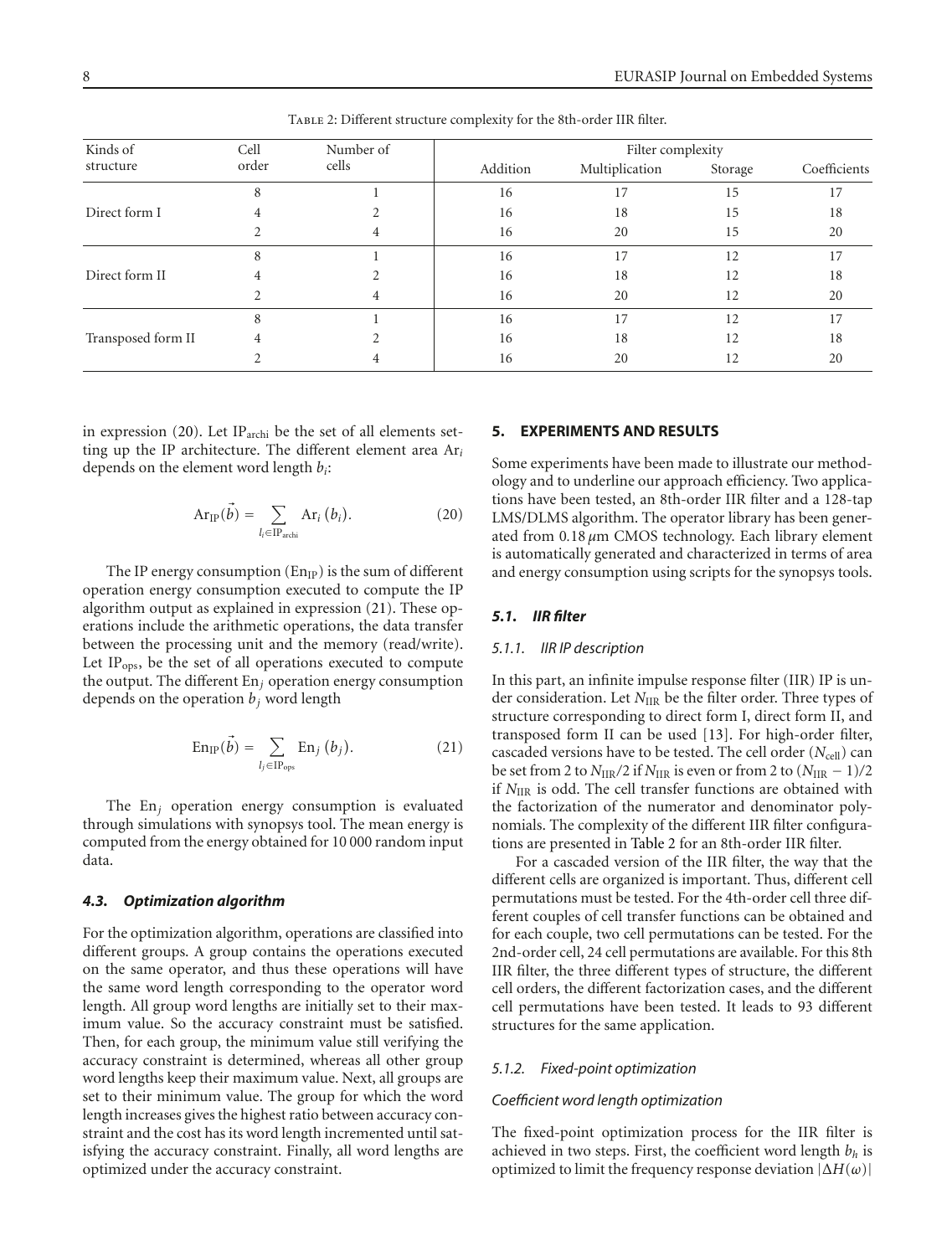due to the finite word length coefficients as in the following equation:

$$
\min(b_h) \quad \text{with } |\Delta H(\omega)| \leq |\Delta H_{\text{max}}(\omega)|. \tag{22}
$$

The maximal frequency response deviation  $|\Delta H_{\text{max}}(\omega)|$ has been chosen such that the frequency response obtained with the fixed-point coefficient remains in the filter template. Moreover, the filter stability is verified with the fixed-point coefficient values. The results obtained for the 8th-order filter obtained with the cascaded and the noncascaded version are presented in [Table 3.](#page-8-0) For high-order cell, the coefficients have greater value, so, more bits are needed to code the integer part. Thus, to obtain the same precision for the frequency response, the coefficient word length must be more important for high-order cell. To simplify, a single coefficient word length is under consideration. Nevertheless, to optimize the implementation, the coefficients associated with the same multiplication operator can have their own word length.

## *Signal word length optimization*

The second step of the fixed-point optimization process corresponds to the optimization of the signal word length. The goal is to minimize the architecture cost under computation accuracy constraints. With this filter IP, two accuracy constraints are taken into account. They correspond to the power spectrum maximal value for the output quantization noise  $|B_{\text{max}}(\omega)|$  and the SQNR minimal value SQNR<sub>min</sub>

$$
\min(C(\vec{b})) \quad \text{with } \frac{\text{SQNR}(\vec{b}) \ge \text{SQNR}_{\text{min}}, \qquad (23)
$$
\n
$$
|B(\omega)| \le |B_{\text{max}}(\omega)|. \qquad (23)
$$

The computation accuracy has been evaluated through the SQNR for the 93 structures to analyze the difference between these structures. This accuracy has been evaluated with a classical implementation based on  $16 \times 16 \rightarrow 32$ - bit multiplications and 32- bit additions. For the noncascaded filter the quantization noise is important and leads to a nonstable filter. The results are presented in [Figure 6](#page-9-0) for the filter based on 2nd-order cells and 4th-order cells.

The results obtained for the transposed form II are those obtained with the direct form I with an offset. This offset is equal to 7 dB for the filter based on 2nd-order cells, and 9 dB for the filter based on 4th-order cells. These two filter types have the same structure except that the adder results are stored in memory for the transposed form II. This memory storage adds a supplementary noise source. Indeed, in the memory the data word lengths are reduced.

The analysis of the results obtained that for the direct form I and the direct form II, none of these two forms is always better. The results depend on the cell permutations. In the case of filter based on 2nd-order cells, the SQNR varies from 42 dB to 57 dB for the direct form I and from 50 dB to 61 dB for the direct form II. In the case of filter based on 4th-order cells, the SQNR varies from 30 dB to 45 dB for the direct form I and from 26 dB to 49.5 dB for the direct form II. Thus, the choice of filter form cannot be done initially and all the structures and permutations have to be tested.

Table 3: IIR filter coefficient word length.

<span id="page-8-0"></span>

| Optimized coefficient word length |  |  |
|-----------------------------------|--|--|
| 24                                |  |  |
| 15                                |  |  |
| 13                                |  |  |
|                                   |  |  |

The IP architecture area and energy consumption have been evaluated for the different structures and for two accuracy constraints corresponding to 40 dB and 90 dB. The results are presented in [Figure 7](#page-9-1) for the power consumption and in [Figure 8](#page-10-0) for the IP architecture area. To underline the IP architecture area variation due to operator word length changes, the throughput constraint is not taken into account in these experiments in the case of IIR filter. Thus, the number of operators for the IP architecture is identical for the different tested structures.

As shown in [Figure 6,](#page-9-0) the filters based on 4th-order cells lead to SQNR with lower values compared to the filters based on 2nd-order cells. Thus, these filters require operator with greater word length to fulfill the accuracy constraint. This phenomenon increases the IP architecture area as shown in [Figure 8.](#page-10-0) Nevertheless, these filters require less operations to compute the filter output. This reduces the power consumption compared to the filters based on 2nd-order cells. Thus, the energy consumption is slightly greater for the filters based on 4th-order as shown in [Figure 8.](#page-10-0)

The energy consumption is more important for the direct form I because this structure requires more memory accesses to compute each filter cell output. For the transposed form II and direct form II, the results are closed. The best solution is obtained for the transposed form II with 2nd-order cells and leads to an energy consumption of 1.6 nJ for the 40 dB accuracy constraint and to 2.7 nJ for the 90 dB accuracy constraint. As shown in [Figure 6,](#page-9-0) this structure gives the lowest SQNR, thus, the operator word length is greater than that for the other forms. Nevertheless, this form consumes less energy because it requires less memory accesses than the direct form II. In the direct form II the memory transfers correspond to the read of the signal to compute the products with the coefficients and the memory write to update the delay taps. In the transposed form II, the memory accesses correspond only to the storage of the adder output.

Compared to the best solution the other structures based on 2nd-order cells leads to a maximal energy over cost of 36% for the 40 dB accuracy constraint and to 53% for the 90 dB accuracy constraint. For the structures based on 4thorder cells the maximal energy over cost is equal to 48% for the 40 dB accuracy constraint and to 71% for the 90 dB accuracy constraint.

The architecture area, is more important for the filters based on 4th-order cells. As explained before, these filters lead to SQNR lower value compared to the filters based on 2nd-order cells. Thus, they require operators with greater word length to fulfill the accuracy constraints. The best solution obtained for the direct form II with 2nd-order cells leads to an architecture area of 0*.*3 mm<sup>2</sup> for the 40 dB accuracy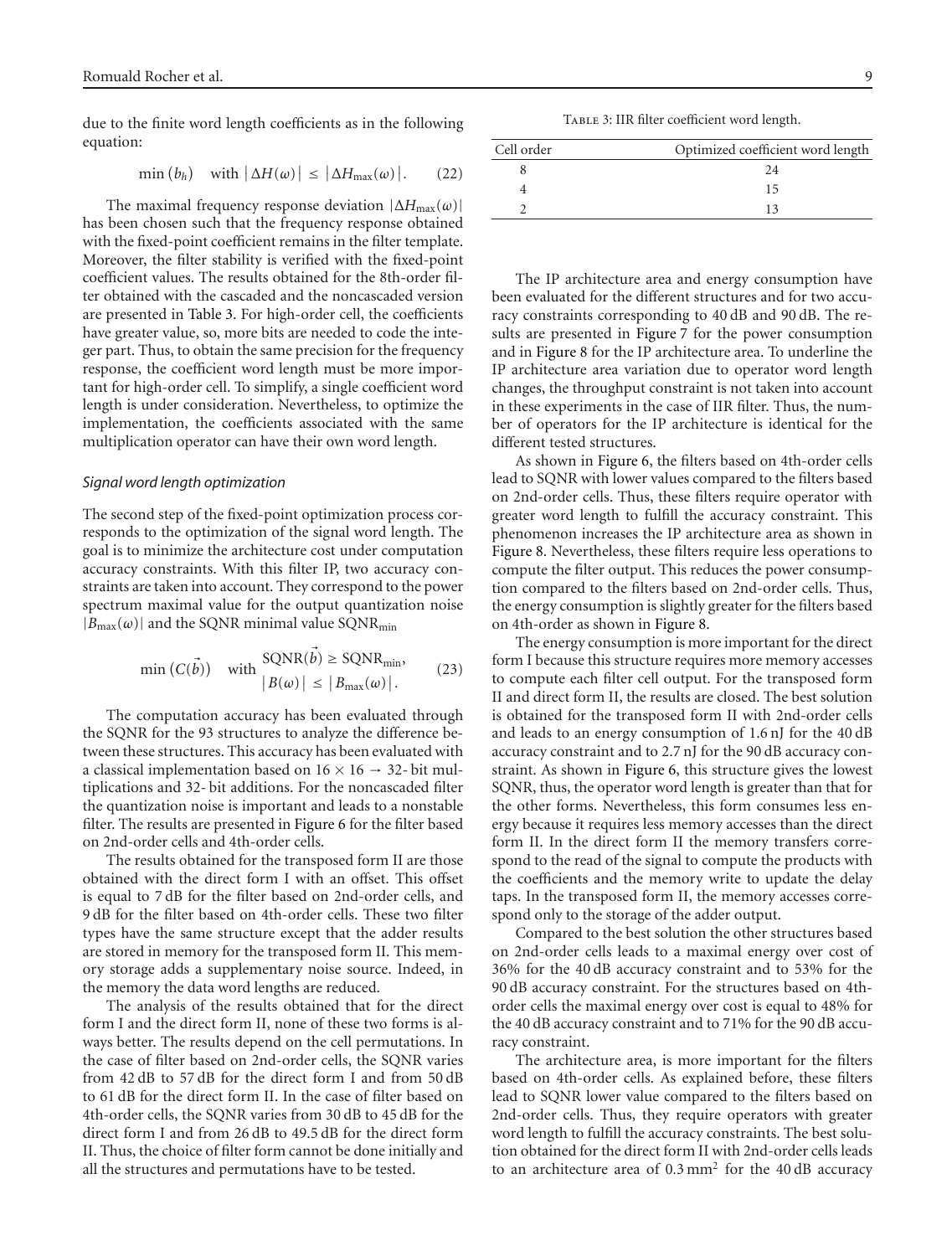

Figure 6: Fixed-point accuracy versus permutations and cell structures.

<span id="page-9-0"></span>

<span id="page-9-1"></span>Figure 7: Energy consumption evolution versus cell permutations and cell order.

constraint and to 0*.*12 mm<sup>2</sup> for the 90 dB accuracy constraint. Compared to this best solution the other structures based on 2nd-order cells lead to a maximal area over cost of 100% for the 40 dB accuracy constraint and to 40% for the 90 dB accuracy constraint. For the structures based on 4thorder cells the maximal energy over cost is equal to 225% for

the 40 dB accuracy constraint and to 74% for the 90 dB accuracy constraint.

The best structure depends on the kind of architecture cost. The results are different for the architecture area and for the energy consumption. These results underline the opportunities offered by the algorithm level optimization to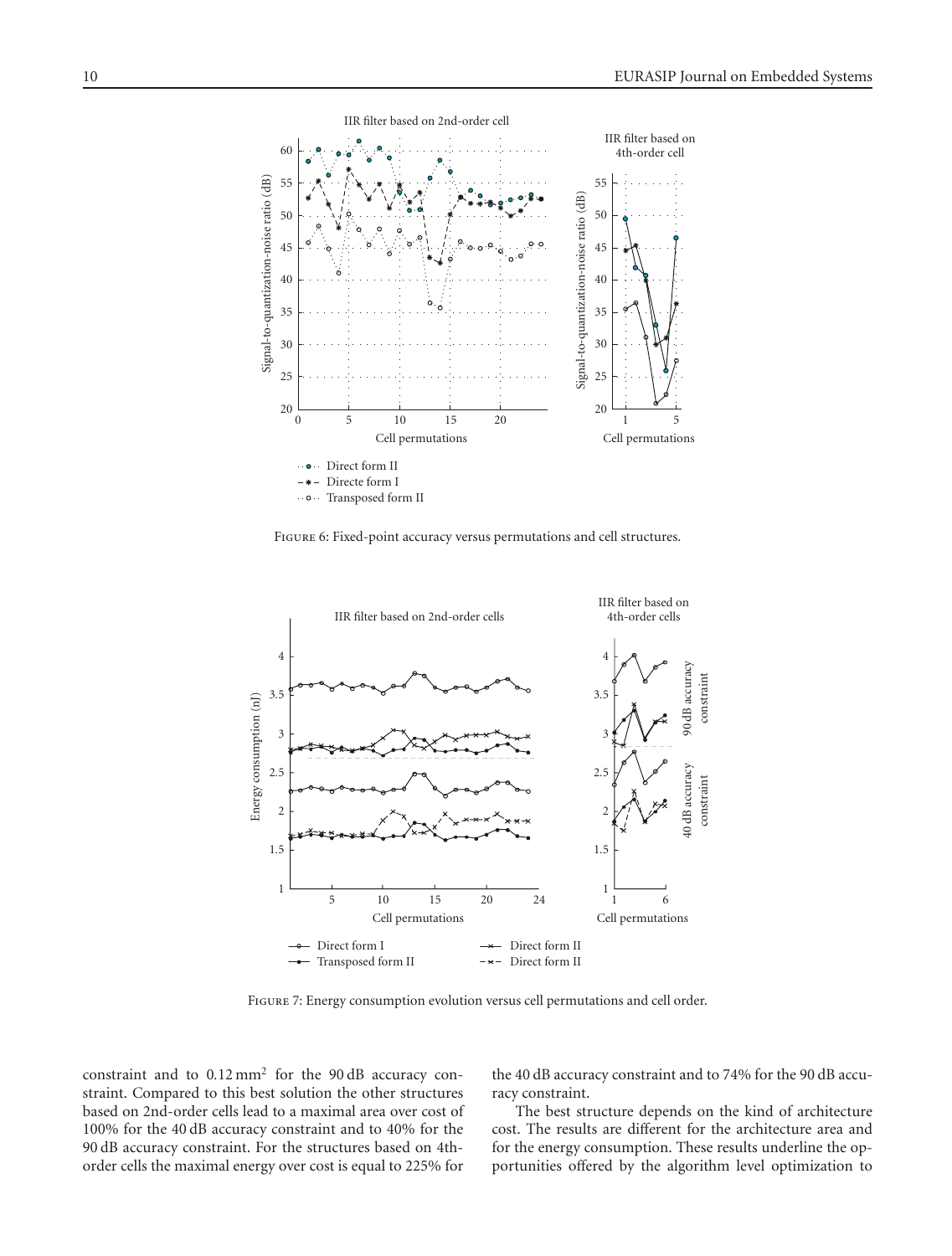

<span id="page-10-0"></span>Figure 8: IP architecture area versus permutations cells and cells order.

optimize the architecture cost and the necessity to test the different structures and to select the best one.

For a given structure, the IP architecture area and power consumption evolve linearly according to the SQNR constraint. Between a 40 dB and 90 dB constraints, the energy varies from a factor 1*.*68 and the area from a factor 4. These results underline the necessity to choose the adapted accuracy constraint in order not to waste energy or area.

## *5.2. LMS and DLMS algorithms*

The LMS and DLMS IP blocks have been used for different experiments to underline the necessity to optimize the operator and memory word lengths under an accuracy constraint. The IP users have to supply the reference and input signal. For the architecture generation, the throughput constraint *Te* and the accuracy constraint SQNR<sub>min</sub> must be defined.

The LMS and DLMS IP blocks have been tested for different values of the throughput constraint  $T_e$  and the accuracy constraint  $\text{SQNR}_{\text{min}}$ . For each  $T_e$  and  $\text{SQNR}_{\text{min}}$  value, the operator and memory word lengths are optimized under the accuracy constraint. Then, the architecture is generated. The architecture area, the parallelism level, and the energy consumption are calculated by simulation and the results are presented, respectively, in Figures  $9(a)$ ,  $9(b)$ , and  $9(c)$  for a timing constraint between 60 ns and 170 ns and for an accuracy constraint between 30 dB and 90 dB.

The evolution of the energy consumption according to the accuracy constraint is presented in Figure  $9(c)$ . In our model, the energy consumption is independent of the throughput constraint and the power can be estimated by dividing the energy by the throughput period. The energy consumption varies from 4 nJ to 8.1 nJ for an accuracy constraint going from 30 dB to 90 dB. The energy is multiplied by two between these two accuracy constraints. This energy consumption increase is only due to the growth of the architecture element word length. To fulfill the accuracy constraint, the operator word length has to be increased.

The evolution of the IP architecture area according to the accuracy and throughput constraints are presented in Figures [9\(a\)](#page-11-5) and [9\(b\).](#page-11-6) For the minimal accuracy and throughput constraints, the architecture area is equal to 0*.*3 mm<sup>2</sup> with a parallelism level of  $K = 4$ . The architecture area climbs to  $9 \text{ mm}^2$  with a parallelism level of  $K = 20$  for the maximal accuracy and throughput constraints. The architecture area increases when the timing constraint decreases. Indeed, to respect this constraint, the parallelism level *K* must be more important. More operators are needed and thus the processing unit area is increased. The architecture area increases with the accuracy constraint. High values of accuracy constraint require using operators and data with a greater word length. Thus, it increases the energy consumption and the area of the processing and memory units, and moreover, the operator latency. Thus to respect the timing constraint, the parallelism level *K* must be more important and the processing unit area is increased.

Our results have been compared to a classical solution based on  $16 \times 16 \rightarrow 32$ - bit multiplications and 32- bit additions. This solution leads to an SQNR of 52 dB. The cost has been evaluated for the classical approach and our optimized approach for an accuracy constraint of 52 dB and with different timing constraints. The results are presented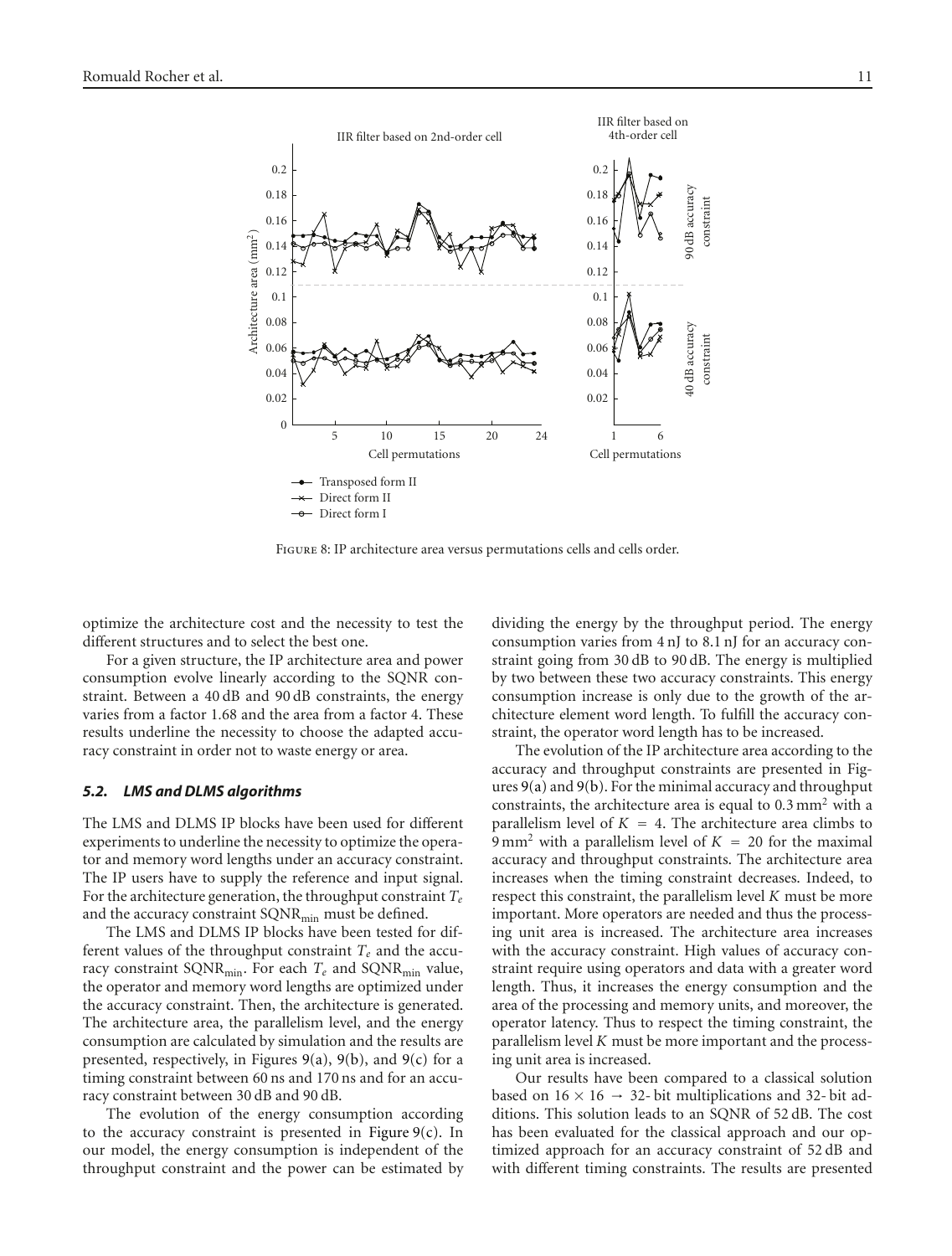<span id="page-11-6"></span><span id="page-11-5"></span>

<span id="page-11-7"></span>Figure 9: Experiment results: architecture area, energy consumption, and parallelism level for different values of accuracy and timing constraints.

in [Figure 9\(d\).](#page-11-8) For the same computation accuracy our approach reduces the architecture area by 30% and the power consumption by 23%.

# **6. CONCLUSION**

In this paper, a new kind of fixed-point arithmetic IP has been proposed. The architecture cost is minimized under one or several accuracy constraints. This IP is based on a library of operators and a generic architecture. The parallelism level is adapted to the timing and the computation accuracy constraints. The architecture cost and, especially, the computation accuracy are evaluated analytically to reduce dramatically the evaluation time. This technique allows exploring the fixed-point search space and thus to find the fixed-point specification which optimizes the implementation. Moreover, this analytical approach offers the opportunity to explore the algorithm level search space to find the optimal structure. The results presented for the 8th-order filter underline the interest of algorithm level optimization. The best structure can reduce significantly the IP

<span id="page-11-8"></span>area and the energy consumption compared to some inefficient structures. For a 128-tap LMS filter, compared to a classical approach, and for the same computation accuracy, the architecture area and the energy consumption are reduced, respectively, by 30% and 23%. With our approach, the user can optimize the tradeoff between the architecture cost, the accuracy, and the execution time.

#### <span id="page-11-1"></span><span id="page-11-0"></span>**REFERENCES**

- [1] M. Keating and P. Bricaud, *Reuse Methodology Manual*, Kluwer Academic, Norwell, Mass, USA, 3rd edition, 2000.
- <span id="page-11-2"></span>[2] D. Menard, M. Guitton, S. Pillement, and O. Sentieys, "Design and implementation of WCDMA platforms: challenges and trade-offs," in *Proceedings of the International Signal Processing Conference (ISPC '03)*, pp. 1–6, Dallas, Tex, USA, April 2003.
- <span id="page-11-3"></span>[3] R. Seepold and A. Kunzmann, *Reuse Techniques for VLSI Design*, Kluwer Academic, Boston, Mass, USA, 1999.
- <span id="page-11-4"></span>[4] AccelChip., "Creating ip for system generator for dsp using matlab," Tech. Rep. 95035, AccelChip, Milpitas, Calif, USA, 2004.